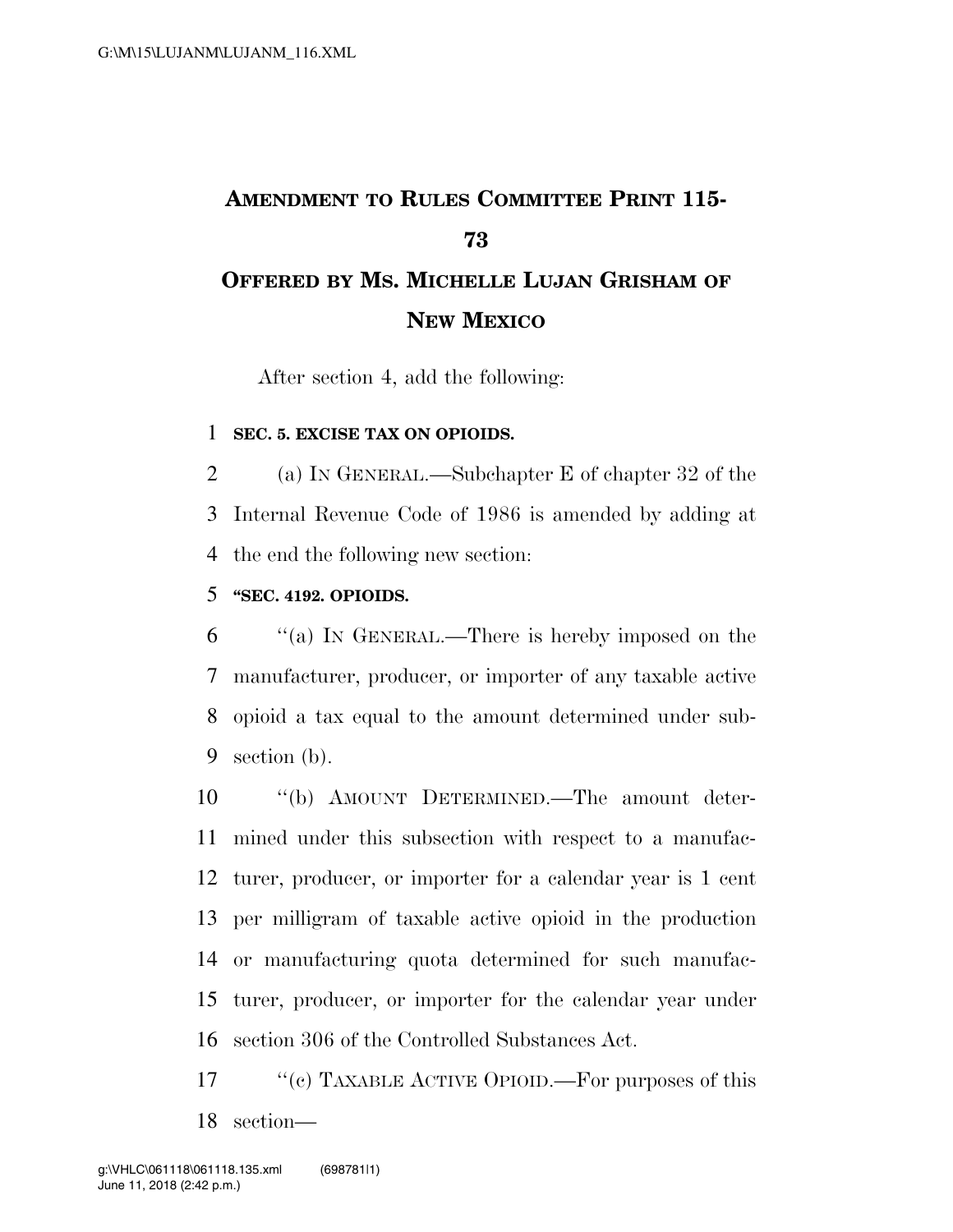$\mathfrak{D}$ 

1 "(1) IN GENERAL.—The term 'taxable active opioid' means any controlled substance (as defined in section 102 of the Controlled Substances Act) manufactured in the United States which is opium, an opiate, or any derivative thereof. Such term ex- cludes a narcotic drug for maintenance treatment or detoxification treatment if, to dispense the drug, a practitioner must obtain a separate registration under section 303(g) of the Controlled Substances Act.

11 ''(2) OTHER INGREDIENTS.—In the case of a product that includes a taxable active opioid and an- other ingredient, subsection (a) shall apply only to the portion of such product that is a taxable active opioid.''.

(b) CLERICAL AMENDMENTS.—

 (1) The heading of subchapter E of chapter 32 of the Internal Revenue Code of 1986 is amended by striking ''Medical Devices'' and inserting ''Other Medical Products''.

 (2) The table of subchapters for chapter 32 of such Code is amended by striking the item relating to subchapter E and inserting the following new item:

''SUBCHAPTER E. OTHER MEDICAL PRODUCTS''.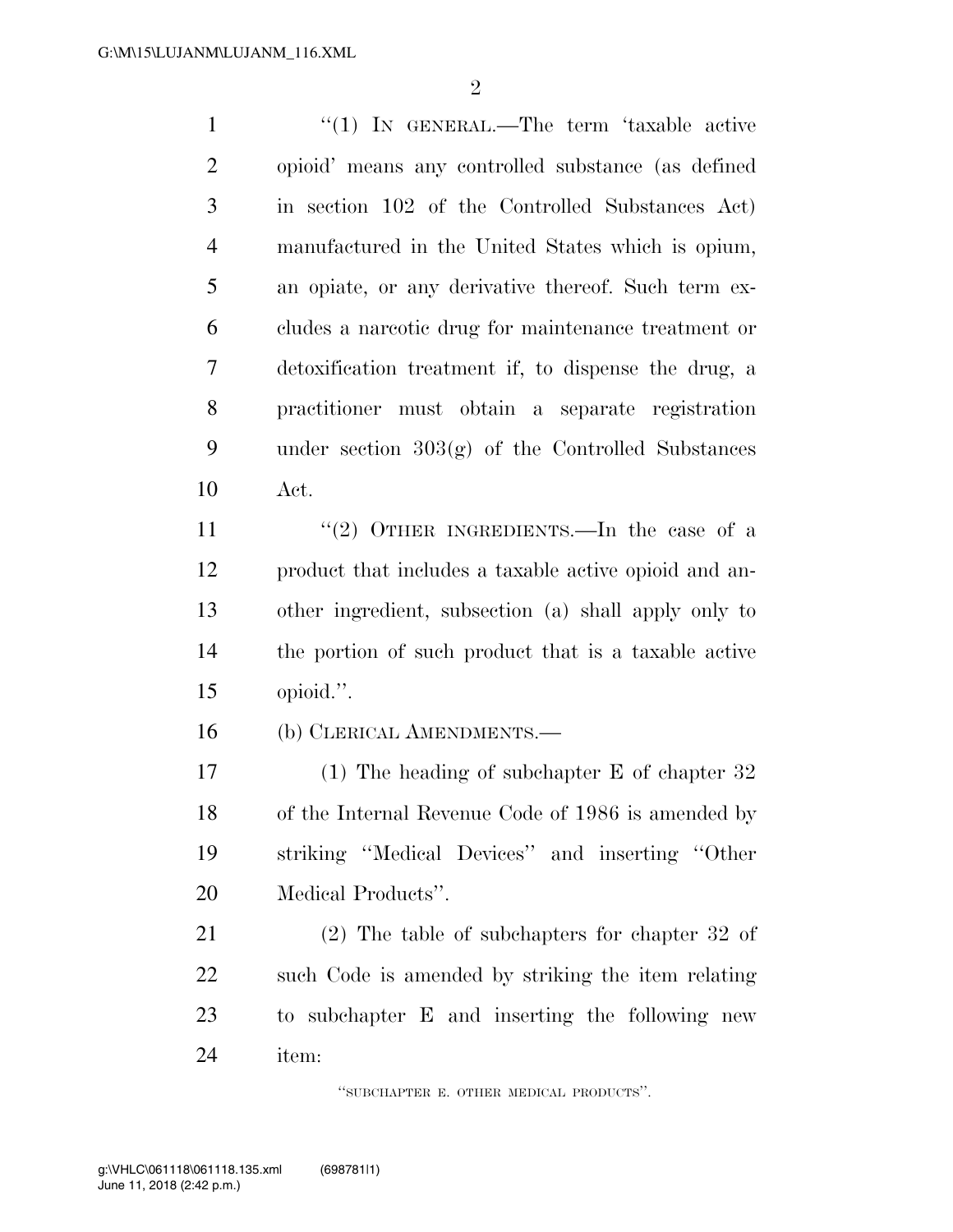(3) The table of sections for subchapter E of chapter 32 of such Code is amended by adding at the end the following new item: ''Sec. 4192. Opioids.''. (c) EFFECTIVE DATE.—The amendments made by this section shall apply to calendar years beginning after the date of the enactment of this Act. **SEC. 6. GRANTS TO STATES FOR PREVENTION AND TREAT- MENT OF OPIOID (INCLUDING HEROIN) ABUSE.**  (a) IN GENERAL.—The Public Health Service Act is amended by inserting after section 399V–6 (42 U.S.C. 280g–17) the following new section: **''SEC. 399V–7. PREVENTION AND TREATMENT OF OPIOID (INCLUDING HEROIN) ABUSE.**  ''(a) IN GENERAL.—The Secretary shall provide— ''(1) grants to States for research on opioids (including heroin); and ''(2) grants to States for opioid abuse preven- tion and treatment, which may include—  $\langle (A)$  establishing new addiction treatment facilities for opioid addicts;  $\langle (B)$  establishing sober living facilities for 23 recovering opioid addicts;  $\cdot$  (C) recruiting and increasing reimburse-ment for certified mental health providers pro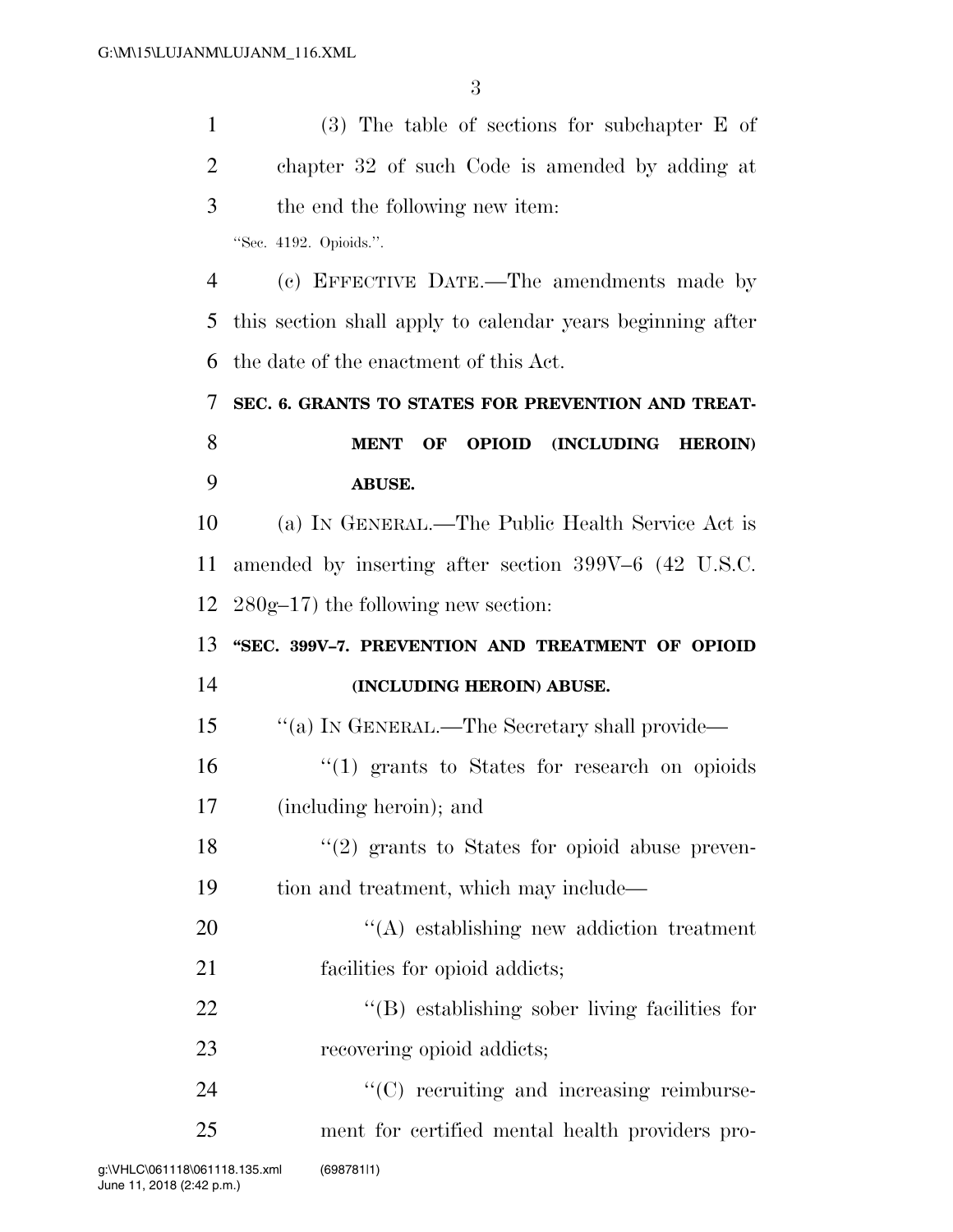| $\mathbf{1}$   | viding opioid abuse treatment in medically un-             |
|----------------|------------------------------------------------------------|
| $\overline{2}$ | derserved communities or communities with                  |
| 3              | high rates of opioid abuse;                                |
| $\overline{4}$ | "(D) expanding access to long-term, resi-                  |
| 5              | dential treatment programs for opioid addicts              |
| 6              | and recovering addicts;                                    |
| $\tau$         | $\lq\lq(E)$ establishing or operating support pro-         |
| 8              | grams that offer employment services, housing,             |
| 9              | and other support services for recovering opioid           |
| 10             | addicts;                                                   |
| 11             | $\lq\lq(F)$ establishing or operating housing for          |
| 12             | children whose parents are participating in                |
| 13             | opioid abuse treatment programs;                           |
| 14             | $\lq\lq(G)$ establishing or operating facilities to        |
| 15             | provide care for babies born with neonatal ab-             |
| 16             | stinence syndrome;                                         |
| 17             | "(H) establishing or operating controlled                  |
| 18             | opioid take-back programs; and                             |
| 19             | "(I) other opioid abuse prevention and                     |
| 20             | treatment programs, as the Secretary deter-                |
| 21             | mines appropriate.                                         |
| 22             | "(b) APPROPRIATION OF FUNDS.—From time to                  |
| 23             | time, beginning in the second calendar year that begins    |
| 24             | after the date of enactment of this section, the Secretary |
|                | 25 of the Treasury shall transfer from the general fund of |